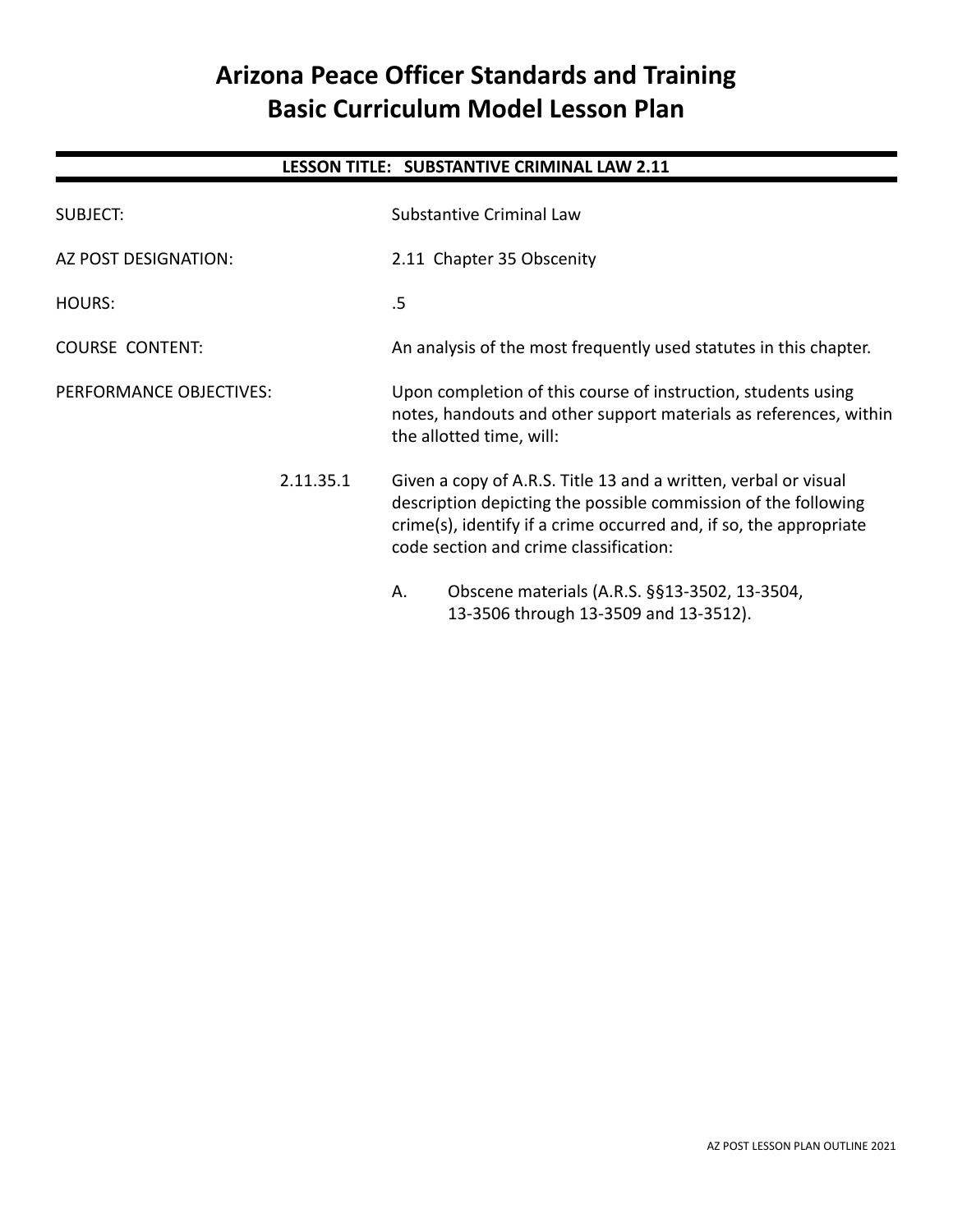# **LESSON TITLE: SUBSTANTIVE CRIMINAL LAW CHAPTER 35 OBSCENITY PAGE: 2**

| DATE FIRST PREPARED:             | November 2000                                            |                     |
|----------------------------------|----------------------------------------------------------|---------------------|
| <b>PREPARED BY:</b>              | <b>SME Committee</b>                                     |                     |
| <b>REVIEWED - REVISED:</b>       | <b>SME Committee</b>                                     | DATE: May 2002      |
| <b>REVIEWED - REVISED:</b>       | AZ POST (Word)                                           | DATE: June 2003     |
| <b>REVIEWED - REVISED:</b>       | Sgt. George Sloane, TPD                                  | DATE: January 2004  |
| <b>REVIEWED - REVISED:</b>       | <b>SME Committee</b>                                     | DATE: January 2009  |
| <b>REVIEWED - REVISED:</b>       | <b>SME Committee</b>                                     | DATE: November 2011 |
| <b>REVIEWED - REVISED:</b>       | <b>SME Committee</b>                                     | DATE: August 2019   |
| <b>REVIEWED - REVISED:</b>       | <b>SME Committee</b>                                     | DATE: June 2021     |
| <b>REVIEWED - REVISED:</b>       | AZPOST (DocX)                                            | DATE: January 2022  |
| REVIEWED - REVISED:              |                                                          | DATE:               |
| <b>REVIEWED - REVISED:</b>       |                                                          | DATE:               |
| AZ POST - APPROVAL:              | <b>Steve Enteman</b>                                     | DATE: August 2019   |
| AZ POST - APPROVAL:              | Mandy Faust                                              | DATE: June 2021     |
| AZ POST - APPROVAL:              | Lori Wait                                                | DATE: January 2022  |
| <b>INSTRUCTOR REFERENCES:</b>    | A.R.S. Title 13                                          |                     |
| <b>CLASS LEVEL:</b>              | Student                                                  |                     |
| <b>TRAINING AIDS:</b>            | http://www.azleg.gov/ArizonaRevisedStatutes.asp          |                     |
| <b>INSTRUCTIONAL STRATEGY:</b>   | Interactive lecture.                                     |                     |
| <b>SUCCESS CRITERIA:</b>         | 70% or higher on a written, multiple-choice examination. |                     |
| <b>COMPUTER FILE NAME:</b>       | 2-11 Ch 35 Obscenity                                     |                     |
| DATE RELEASED TO THE SHARE FILE: | May 27, 2022                                             |                     |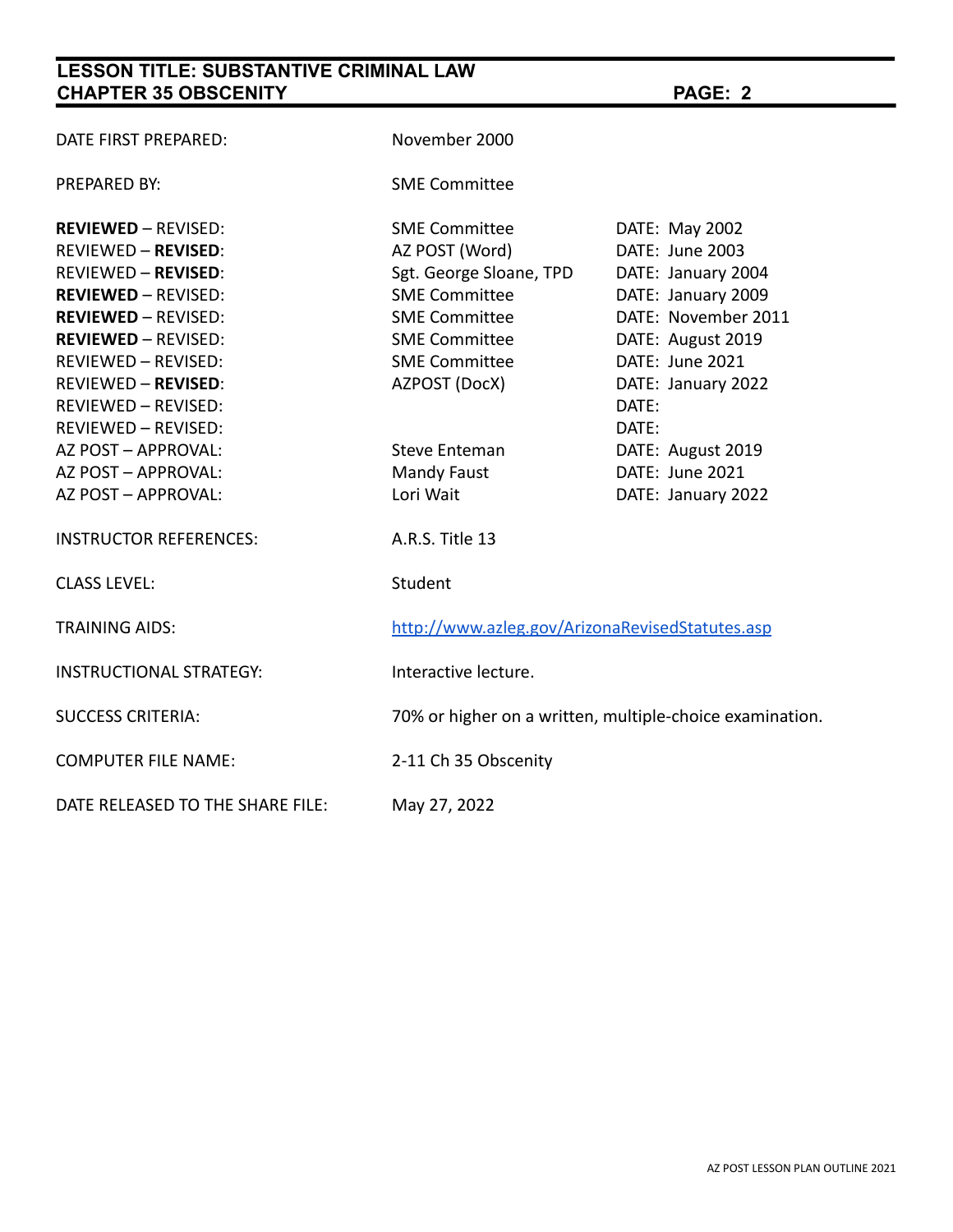#### **I. INTRODUCTION**

- A. Instructor (self) introduction.
- B. Preview of performance objectives. *INSTRUCTOR NOTE: Use if taught as a "Stand alone" lesson plan.*

#### **II. 13-3502 – PRODUCTION, PUBLICATION, SALE, POSSESSION AND PRESENTATION OF OBSCENE ITEMS P. O. 2.11.35.1A**

- A. A person is guilty of a felony who, with knowledge of the character of the item involved, knowingly:
	- 1. Prints, copies, manufactures, prepares, produces or reproduces any obscene item for purposes of sale or commercial distribution.
	- 2. Publishes, sells, rents, lends, transports or transmits in intra-state commerce, imports, sends (or causes to be sent) into this state for sale or commercial distribution or commercially distributes or exhibits any obscene item or offers to do any such things.
	- 3. Has in his/her possession with intent to sell, rent, lend, transport or commercially distribute any obscene item.
	- 4. Presents (or participates in presenting) the live, recorded or exhibited performance of any obscene item to the public or an audience for consideration or commercial purpose.

#### **III. 13-3504 – COERCING ACCEPTANCE OF OBSCENE ARTICLES OR PUBLICATIONS**

#### **P. O. 2.11.35.1A**

- A. No person, firm, company, etc., shall (as a condition to any sale or delivery of any paper, magazine, book, periodical or publication) require that the purchaser receive any other item, article, book or other publication which is obscene.
- B. This is a felony.

#### **IV. 13-3506 – FURNISHING OBSCENE OR HARMFUL ITEMS TO MINORS**

#### **P. O. 2.11.35.1A**

- A. It is unlawful for any person, with knowledge of the character of the item involved, to recklessly furnish, present, provide, make available, give, lend, show, advertise or distribute to minors any item which is harmful to minors.
- B. A violation of this section is a Class 4 felony.

#### **V. 13-3507 – PUBLIC DISPLAY OF EXPLICIT SEXUAL MATERIALS P. O. 2.11.35.1A**

A. It is unlawful for any person knowingly to place explicit sexual material upon public display or knowingly to fail to take prompt action to remove such a display from property in his/her possession or under his/her control after learning of its existence.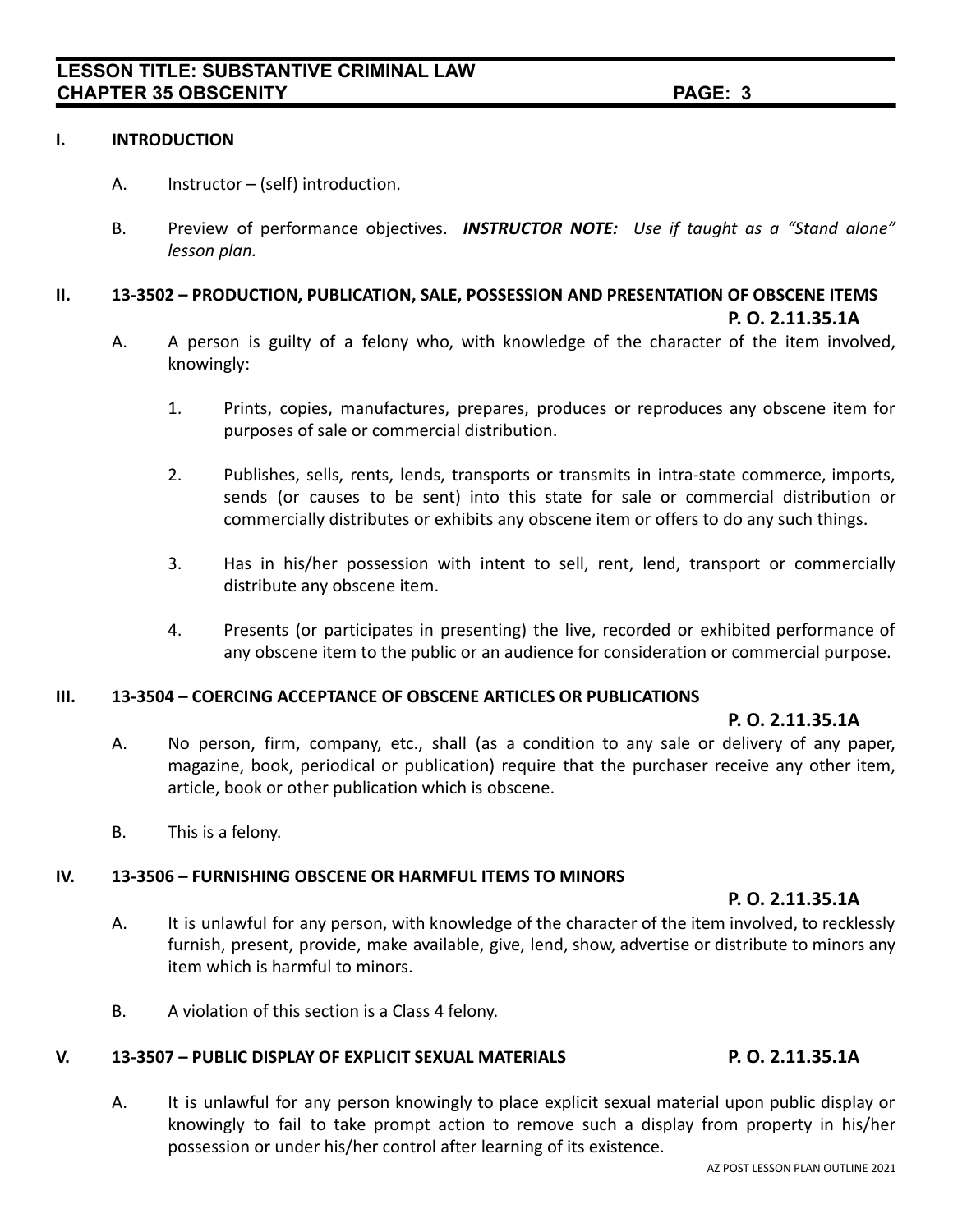B. A violation of this section is a Class 6 felony.

#### **VI. 13-3509 – DUTY TO REPORT P. O. 2.11.35.1A**

- A. A person who is asked to record, film, photograph, develop or duplicate any visual or print medium depicting sexual activity (whether or not the person would be compensated), shall immediately report, or cause a report to be made of, such request to a municipal or county peace officer.
- B. A violation of this section is a Class 6 felony.

### **VII. 13-3512 – OBSCENE OR INDECENT TELEPHONE COMMUNICATIONS TO MINORS FOR COMMERCIAL PURPOSES P. O. 2.11.35.1A**

- A. It is unlawful for any person to knowingly make by means of a telephone, directly or by a recording device, any obscene or indecent communication for commercial purposes to any person who is under the age of 18 years.
- B. A violation of this section is a Class 4 felony.

#### **VIII. 13-3506.01 – FURNISHING HARMFUL ITEMS TO MINORS; INTERNET ACTIVITY**

#### **P. O. 2.11.35.1A**

- A. It is unlawful for any person, with knowledge of the character of the item involved to intentionally or knowingly transmit or send to a minor by means of electronic mail, personal messaging or any other direct internet communication an item that is harmful to minors when the person knows or believes at the time of the transmission that a minor in this state will receive the item.
- B. This section does not apply to:
	- 1. Posting material on an internet website, bulletin board or newsgroup.
	- 2. Sending material via a mailing list or listserv that is not administered by the sender.
	- 3. A mailing list or listserv is a method of internet communication where a message is sent to an internet address and then is re-transmitted to one (1) or more subscribers to the mailing list or listserv.
- C. The term "internet" means the combination of computer facilities and electromagnetic transmission media, and related equipment and software, comprising the interconnected worldwide network of computer networks that employ the transmission control protocol or internet protocol or any successor protocol to transmit information.
- D. The term "internet web site" means a location where material placed in a computer server-based file archive is publicly accessible, over the internet, using hypertext transfer AZ POST LESSON PLAN OUTLINE 2021